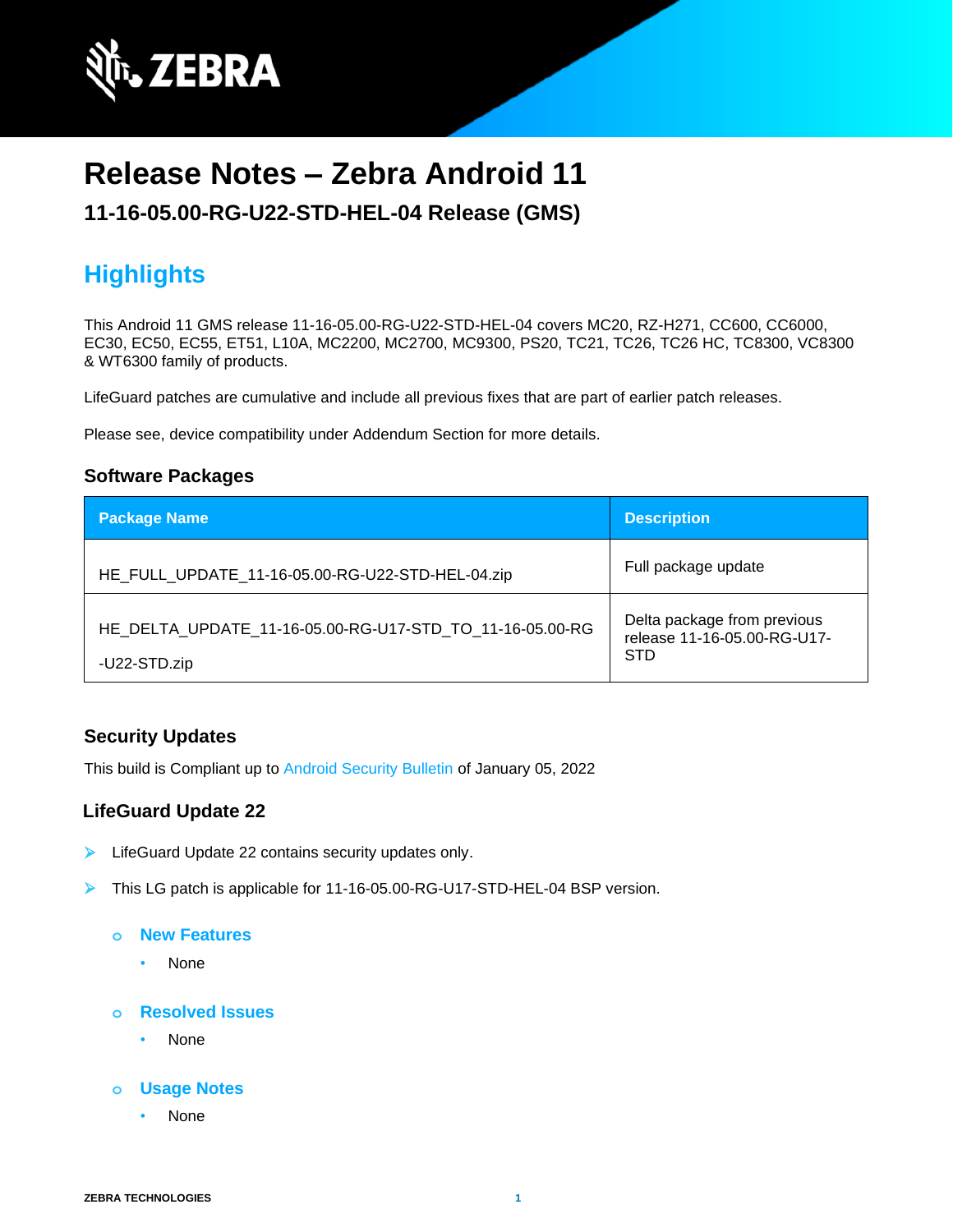

### **LifeGuard Update 17**

- ➢ LifeGuard Update 17 contains security updates only.
- ➢ This LG patch is applicable for 11-16-05.00-RG-U11-STD-HEL-04 BSP version.

#### **o New Features**

- None
- **o Resolved Issues**
	- None

#### **o Usage Notes**

• None

### **LifeGuard Update 11**

- ➢ LifeGuard Update 11 contains security updates only.
- ➢ This LG patch is applicable for 11-16-05.00-RG-U00-STD-HEL-04 BSP version.

#### **o New Features**

- None
- **o Resolved Issues**
	- None
- **o Usage Notes**
	- None

### **Version Information**

Below Table contains important information on versions

| <b>Description</b>          | <b>Version</b>                |
|-----------------------------|-------------------------------|
| <b>Product Build Number</b> | 11-16-05.00-RG-U22-STD-HEL-04 |
| Android Version             | 11                            |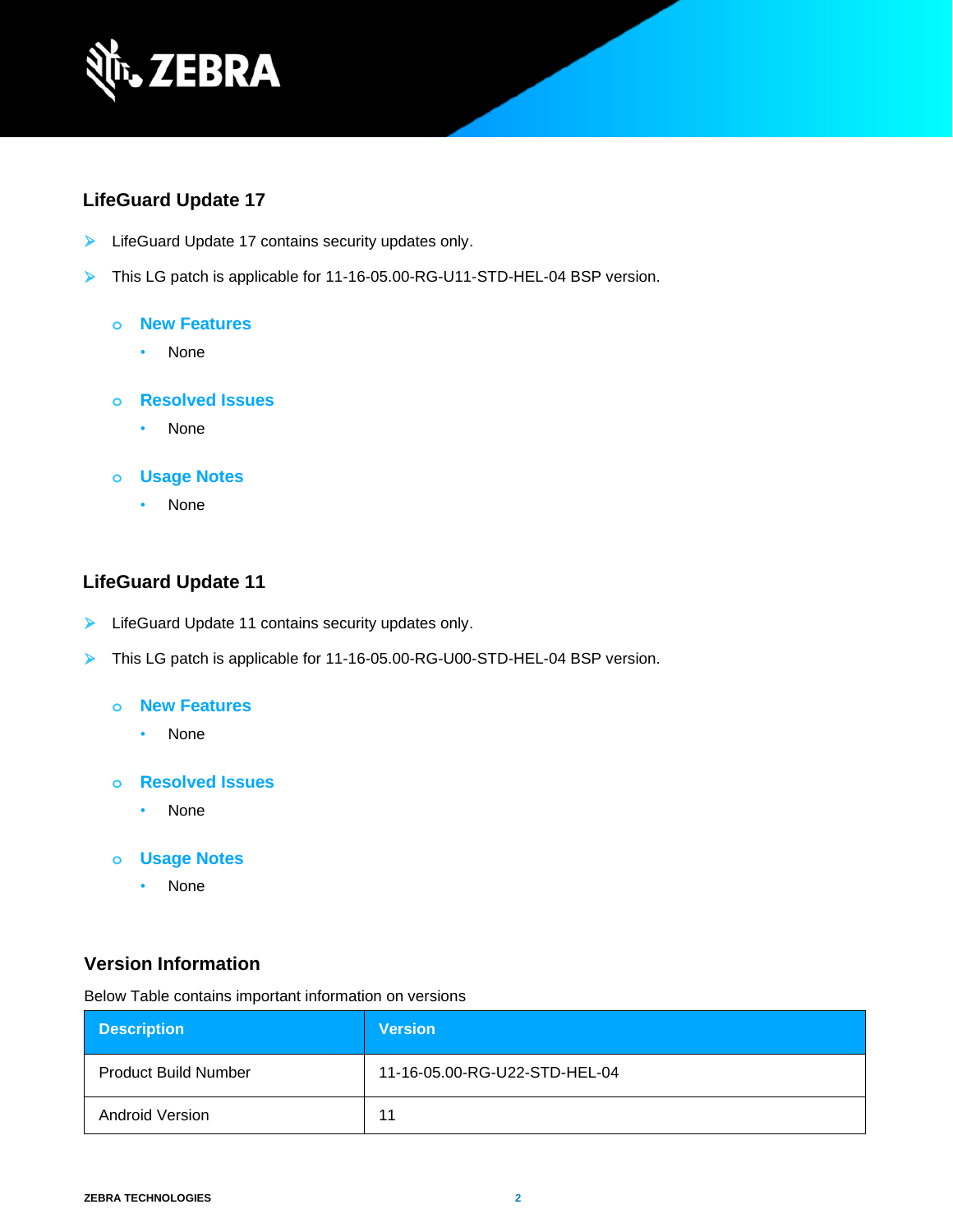

| Security Patch level      | January 05, 2022                                     |
|---------------------------|------------------------------------------------------|
| <b>Component Versions</b> | Please see Component Versions under Addendum section |

## **Device Support**

The products supported in this release are MC20, RZ-H271, CC600, CC6000, EC30, EC50, EC55, ET51, L10A, MC2200, MC2700, MC9300, PS20, TC21, TC26, TC26 HC, TC8300, VC8300 & WT6300 family of products. Please see device compatibility details under Addendum Section.

## **Known Constraints**

- In-order to avoid any inconsistencies in Settings UI it is recommended to wait for a few seconds after the device boots up before launching settings UI.
- On upgrading a device from A8/A9/A10 to A11, NFC manager configuration need to be re-applied.
- Starting Android 11 on SDM660, an UPL file cannot consist of both Full OTA and Delta OTA package. On A11 customer can directly install the Full OTA package of required LG image
- One second Bluetooth jitter noticed in 2.4GHz band.
- Ethernet UI is accessible from settings despite being disabled
- RxLogger fails to store logs in internal storage when external SDCard is formatted as internal/adaptable, or it is ejected during run time.
- BLE FW update will not work without enabling location service under settings.
- Due to GMS App update, device fails to download QR reader needed for DO enrollment after factory/enterprise reset.

## **Important Links**

- [Installation and setup instructions](https://www.zebra.com/content/dam/zebra_new_ia/en-us/software/operating-system/helios/A11-os-update-instructions.pdf) (if the link does not work, please copy It to browser and try)
- [Zebra Techdocs](http://techdocs.zebra.com/)
- **[Developer Portal](http://developer.zebra.com/)**

## **Addendum**

### **Device Compatibility**

This software release has been approved for use on the following devices.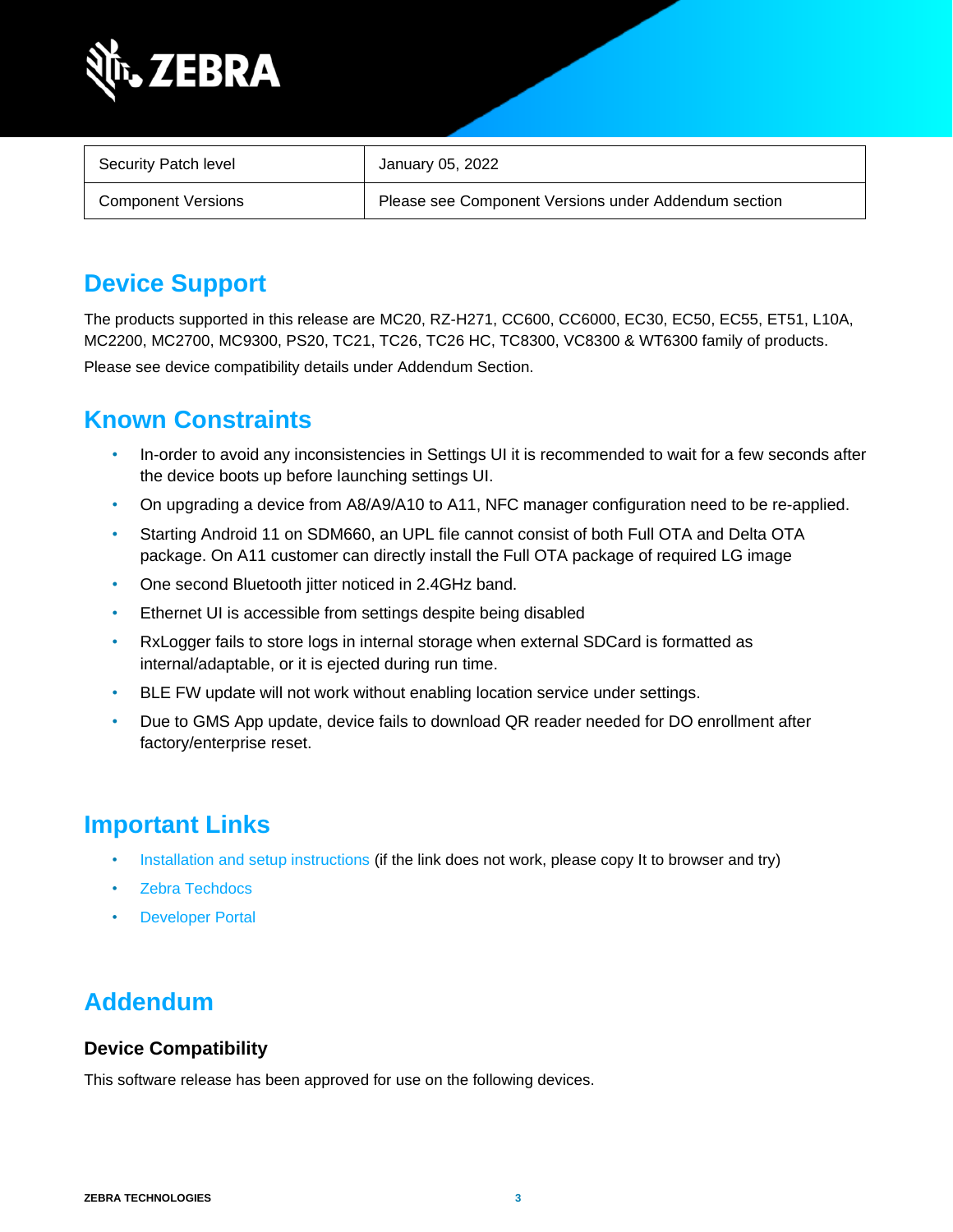

| <b>Device</b><br><b>Family</b> | <b>Part Number</b>                                                                                                                                                                                                                                                                                                                                                   |                                                                                                                                                                                                                                                                                                                                                  | <b>Device Specific</b><br><b>Manuals and Guides</b> |
|--------------------------------|----------------------------------------------------------------------------------------------------------------------------------------------------------------------------------------------------------------------------------------------------------------------------------------------------------------------------------------------------------------------|--------------------------------------------------------------------------------------------------------------------------------------------------------------------------------------------------------------------------------------------------------------------------------------------------------------------------------------------------|-----------------------------------------------------|
| <b>MC20</b>                    | <b>RZ-H271</b>                                                                                                                                                                                                                                                                                                                                                       | MC200A-GA2S40JP                                                                                                                                                                                                                                                                                                                                  | <b>MC20 Home Page</b>                               |
| CC600                          | CC600-5-3200LNNA<br>CC600-5-3200LNWW                                                                                                                                                                                                                                                                                                                                 | CC600-5-3200LNRU<br>CC600-5-3200LNIN                                                                                                                                                                                                                                                                                                             | CC600 Home Page                                     |
| CC6000                         | CC6000-10-3200LCWW<br>CC6000-10-3200PCWW<br>CC6000-10-3200LCNA<br>CC6000-10-320NLCNA                                                                                                                                                                                                                                                                                 | CC6000-10-3200LCRU<br>CC6000-10-3200PCNA<br>CC6000-10-3200LNNA<br>CC6000-10-320NLCWW                                                                                                                                                                                                                                                             | <b>CC6000 Home Page</b>                             |
| EC30                           | EC300K-1SA2ANA<br>EC300K-1SA2AA6<br>EC300K-1SA2AIA                                                                                                                                                                                                                                                                                                                   | KT-EC300K-1SA2BNA-10<br>KT-EC300K-1SA2BA6-10                                                                                                                                                                                                                                                                                                     | <b>EC30 Home Page</b>                               |
| <b>EC50</b>                    | EC500K-01B132-NA<br>EC500K-01B242-NA<br>EC500K-01B243-NA<br>EC500K-01D141-NA<br>EC500K-01B112-NA<br>EC500K-01B222-NA<br>EC500K-01B223-NA<br>EC500K-01D121-NA                                                                                                                                                                                                         | EC500K-01B243-A6<br>EC500K-01D141-A6<br>EC500K-01B132-A6<br>EC500K-01B242-A6<br>EC500K-01B112-A6<br>EC500K-01B222-A6<br>EC500K-01B223-A6<br>EC500K-01D121-A6                                                                                                                                                                                     | <b>EC50 Home Page</b>                               |
| <b>EC55</b>                    | EC55AK-01B112-NA<br>EC55AK-11B112-NA<br>EC55AK-11B132-NA<br>EC55AK-21B222-NA<br>EC55AK-21B223-NA<br>EC55AK-21B242-NA<br>EC55AK-21B243-NA<br>EC55AK-21D121-NA<br>EC55AK-21D141-NA<br>EC55AK-21D221-NA<br>EC55BK-01B112-A6<br>EC55BK-11B112-A6<br>EC55BK-11B112-BR<br>EC55BK-11B112-IA<br>EC55BK-11B112-ID<br>EC55BK-11B112-RU<br>EC55BK-11B112-XP<br>EC55BK-11B132-A6 | EC55BK-11B223-A6<br>EC55BK-21B222-A6<br>EC55BK-21B223-A6<br>EC55BK-21B223-BR<br>EC55BK-21B223-IA<br>EC55BK-21B223-ID<br>EC55BK-21B223-RU<br>EC55BK-21B223-XP<br>EC55BK-21B242-A6<br>EC55BK-21B243-A6<br>EC55BK-21D121-A6<br>EC55BK-21D121-BR<br>EC55BK-21D121-IA<br>EC55BK-21D121-ID<br>EC55BK-21D121-RU<br>EC55BK-21D121-XP<br>EC55BK-21D141-A6 | <b>EC55 Home Page</b>                               |
| ET51                           | ET51CT-G21E-00A6<br>ET51CT-G21E-00NA<br>ET51CE-G21E-00NA<br>ET51CE-G21E-00A6                                                                                                                                                                                                                                                                                         | ET51CE-G21E-00IA<br>ET51CE-G21E-SFA6<br>ET51CE-G21E-SFNA                                                                                                                                                                                                                                                                                         | ET51 Home Page                                      |
| <b>L10A</b>                    | RTL10B1-xxxxxxxxxXNA<br>(North America)<br>RTL10B1-xxAxxX0x00A6<br>(ROW)                                                                                                                                                                                                                                                                                             | RTL10B1-xxAxxX0x00IN<br>(India)<br>RTL10B1-xxxxxxxxxRU<br>(Russia)                                                                                                                                                                                                                                                                               | <b>L10A Home Page</b>                               |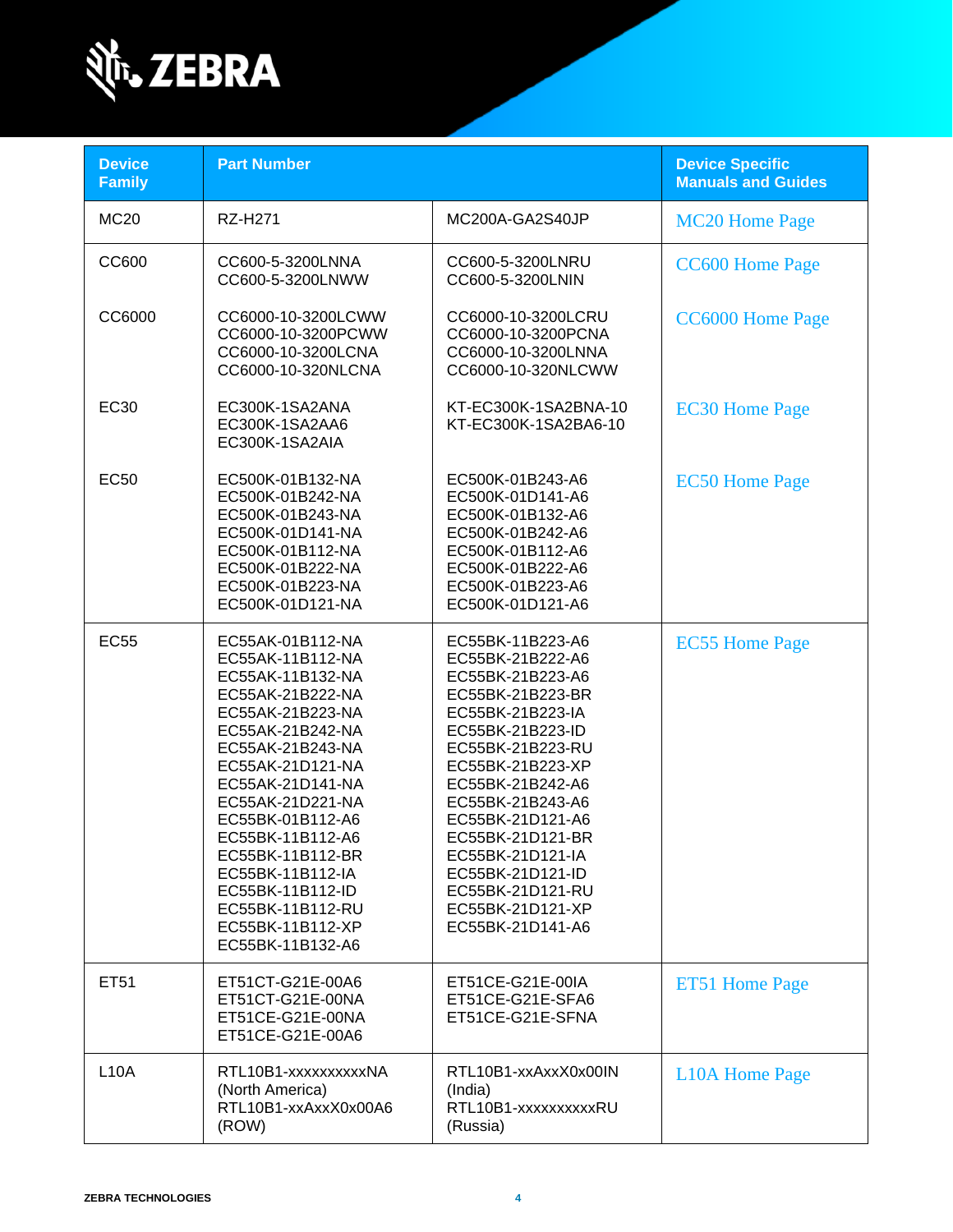

|             | Note: 'x' Stands for wild card<br>for different configurations                                                                                                                                                                                                                                           |                                                                                                                                                                                                                                                                                                          |                         |
|-------------|----------------------------------------------------------------------------------------------------------------------------------------------------------------------------------------------------------------------------------------------------------------------------------------------------------|----------------------------------------------------------------------------------------------------------------------------------------------------------------------------------------------------------------------------------------------------------------------------------------------------------|-------------------------|
| MC2200      | MC220K-2A3S3RW<br>MC220K-2A3E3NA01<br>MC220K-2A3E3IN01<br>MC220K-2A3E3RW01<br>MC220K-2B3E3RW<br>MC220K-2B3S3RW<br>MC220K-2B3S3NA<br>MC220K-2B3S3IN<br>MC220K-2B3S3RU<br>MC220K-2B3S3TR                                                                                                                   | MC220K-2B3S3XP<br>MC220K-2A3S3RU<br>MC220J-2A3S2RW<br>MC220J-2A3S2NA<br>MC220J-2A3S2IN<br>MC220J-2A3S2XP<br>MC220J-2A3S2RU<br>MC220J-2A3E2RU<br>MC220J-2A3S2TR                                                                                                                                           | MC2200 Home Page        |
| MC2700      | MC27AK-2B3S3NA<br>MC27AK-4B3S3NA<br>MC27BJ-2A3S2ID<br>MC27BJ-2A3S2IN<br>MC27BJ-2A3S2RW<br>MC27BJ-2A3S2XP<br>MC27BK-2B3S3ID<br>MC27BK-2B3S3IN                                                                                                                                                             | MC27BK-2B3S3RW<br>MC27BK-2B3S3XP<br>MC27BK-4B3S3RW<br>MC27BJ-2A3S2RU<br>MC27BJ-2A3S2TR<br>MC27BK-2B3S3RU<br>MC27BK-2B3S3TR<br>MC27AJ-2A3S2NA                                                                                                                                                             | <b>MC2700 Home Page</b> |
| <b>MC93</b> | MC930B-GSXXG4XX<br>MC930P-GSXXG4XX<br>MC930P-GFXXG4XX<br>Note: 'x' Stands for wild card<br>for different configurations                                                                                                                                                                                  | MC930B-GSXXG4NA-XX<br>MC930P-GSXXG4NA-XX                                                                                                                                                                                                                                                                 | MC9300 Home Page        |
| <b>PS20</b> | PS20J-P4G1A600 PS20J-<br>P4G1A600-10 PS20J-<br>B2G1A600 PS20J-<br>B2G1A600-10 PS20J-<br>P4H1A600 PS20J-<br>P4H1A600-10 PS20J-<br>B2G2CN00 PS20J-<br>P4H2CN00                                                                                                                                             | PS20J-P4G2CN00 PS20J-<br>P4G1NA00 PS20J-<br>P4G1NA00-10 PS20J-<br>B2G1NA00 PS20J-<br>B2G1NA00-10 PS20J-<br>P4H1NA00 PS20J-<br>P4H1NA00-10 PS20J-<br><b>P4G1RU00</b>                                                                                                                                      | <b>PS20 Home Page</b>   |
| <b>TC21</b> | TC210K-01A222-A6<br>TC210K-01A242-A6<br>TC210K-01D221-A6<br>TC210K-01D241-A6<br>TC210K-01B212-A6<br>TC210K-01B232-A6<br>TC210K-01A422-A6<br>TC210K-01A442-A6<br>TC210K-0HD224-A6<br>TC210K-0HB224-A6<br>TC210K-0HB222-A6<br>TC210K-01A423-A6<br>TC210K-0JB224-A6<br>TC210K-01B422-NA<br>TC210K-01A222-NA | TC210K-01A423-NA<br>TC210K-0HD224-NA<br>TC210K-0HB224-NA<br>TC210K-0HB222-NA<br>TC210K-01A422-NA<br>TC210K-0HB224-IA<br>TC210K-01A222-IA<br>TC210K-01A242-IA<br>TC210K-01A442-IA<br>TC210K-01A422-IA<br>TC210K-01B212-IA<br>TC210K-01B232-IA<br>TC210K-01A423-IA<br>TC210K-01B232-TR<br>TC210K-01B212-TR | <b>TC21 Home Page</b>   |

H

 $\overline{\phantom{a}}$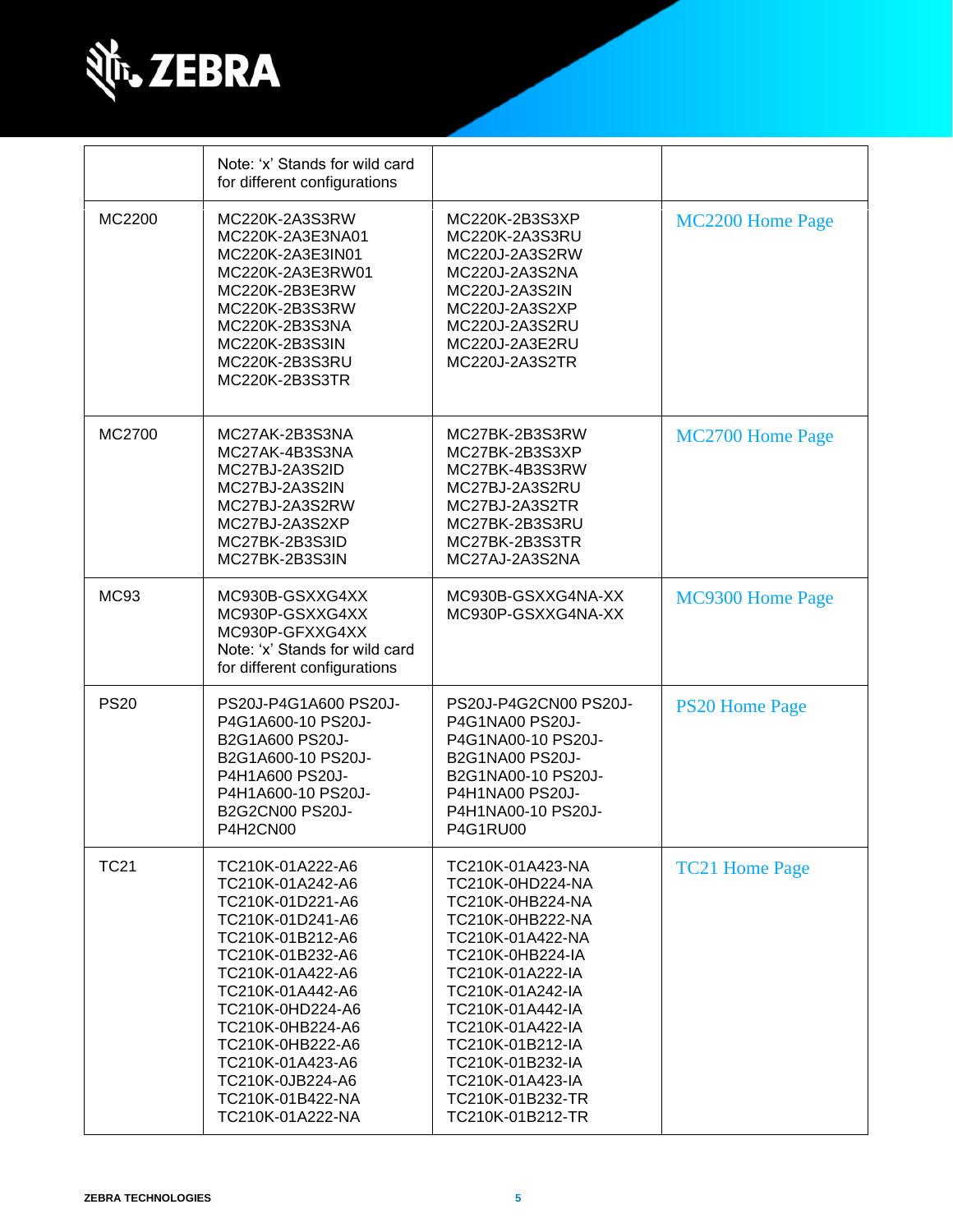

|                     | TC210K-01D221-NA<br>TC210K-01D241-NA<br>TC210K-0JD224-NA<br>TC210K-0JB224-NA<br>TC210K-01A242-NA<br>TC210K-01A442-NA<br>TC210K-01B212-NA<br>TC210K-01B232-NA                                                                                                                                                                                                                                                                      | TC210K-01D221-TR<br>TC210K-01D241-TR<br>TC210K-01B212-RU<br>TC210K-01B232-RU<br>TC210K-01A222-RU<br>TC210K-0HD224-FT<br>TC210K-01B212-XP                                                                                                                                                                                                                                                                                         |                       |
|---------------------|-----------------------------------------------------------------------------------------------------------------------------------------------------------------------------------------------------------------------------------------------------------------------------------------------------------------------------------------------------------------------------------------------------------------------------------|----------------------------------------------------------------------------------------------------------------------------------------------------------------------------------------------------------------------------------------------------------------------------------------------------------------------------------------------------------------------------------------------------------------------------------|-----------------------|
| TC <sub>21</sub> HC | TC210K-0HD224-NA<br>KT-TC210K-0HD224-FT<br>TC210K-0HD224-A6<br>TC210K-0HB224-A6<br>TC210K-0JB224-A6<br>TC210K-0JD224-NA<br>TC210K-0JB224-NA<br>TC210K-0HB224-NA<br>TC210K-0HB222-NA<br>TC210K-0HB224-IA<br>TC210K-0HB222-NA<br>KT-TC210K-0HD224-<br>PTTP1-NA<br>KT-TC210K-0HD224-<br>PTTP2-NA<br>KT-TC210K-0HD224-<br>PTTP1-FT<br>KT-TC210K-0HD224-<br>PTTP2-FT<br>KT-TC210K-0HD224-<br>PTTP1-A6<br>KT-TC210K-0HD224-<br>PTTP2-A6 | KT-TC210K-0HB224-<br>PTTP1-A6<br>KT-TC210K-0HB224-<br>PTTP2-A6<br>KT-TC210K-0HD224-WFC1-<br>NA.<br>KT-TC210K-0HD224-WFC2-<br>NA.<br>KT-TC210K-0HD224-WFC1-<br>FT.<br>KT-TC210K-0HD224-WFC2-<br>FT.<br>KT-TC210K-0HD224-WFC1-<br>A <sub>6</sub><br>KT-TC210K-0HD224-WFC2-<br>A <sub>6</sub><br>KT-TC210K-0HB224-WFC1-<br>A <sub>6</sub><br>KT-TC210K-0HB224-WFC2-<br>A <sub>6</sub>                                               | <b>TC21 Home Page</b> |
| <b>TC26</b>         | TC26BK-11A222-A6<br>TC26BK-11A242-A6<br>TC26BK-11A422-A6<br>TC26BK-11A423-A6<br>TC26BK-11A442-A6<br>TC26BK-11B212-A6<br>TC26BK-11B232-A6<br>TC26BK-11B412-A6<br>TC26BK-11D221-A6<br>TC26BK-11D241-A6<br>TC26BK-11D421-A6<br>TC26BK-21D221-A6<br>TC26BK-21A222-A6<br>TC26BK-1HB224-A6<br>TC26BK-1HD224-A6<br>TC26BK-1JB224-A6<br>TC26BK-21A442-A6<br>TC26AK-11A222-NA<br>TC26AK-11A242-NA<br>TC26AK-11A422-NA<br>TC26AK-11A423-NA  | TC26AK-11A442-NA<br>TC26BK-11A222-IA<br>TC26BK-11A242-IA<br>TC26BK-11A442-IA<br>TC26BK-11B212-IA<br>TC26BK-11B232-IA<br>TC26BK-21A222-IA<br>TC26BK-1HB224-IA<br>TC26BK-11D221-IA<br>TC26BK-11A222-BR<br>TC26BK-11A242-BR<br>TC26BK-11A422-BR<br>TC26BK-11A423-BR<br>TC26BK-11A442-BR<br>TC26BK-11B212-BR<br>TC26BK-11B232-BR<br>TC26BK-11D221-BR<br>TC26BK-11D241-BR<br>TC26BK-1HB224-BR<br>TC26DK-11B212-TR<br>TC26DK-11B232-TR | <b>TC26 Home Page</b> |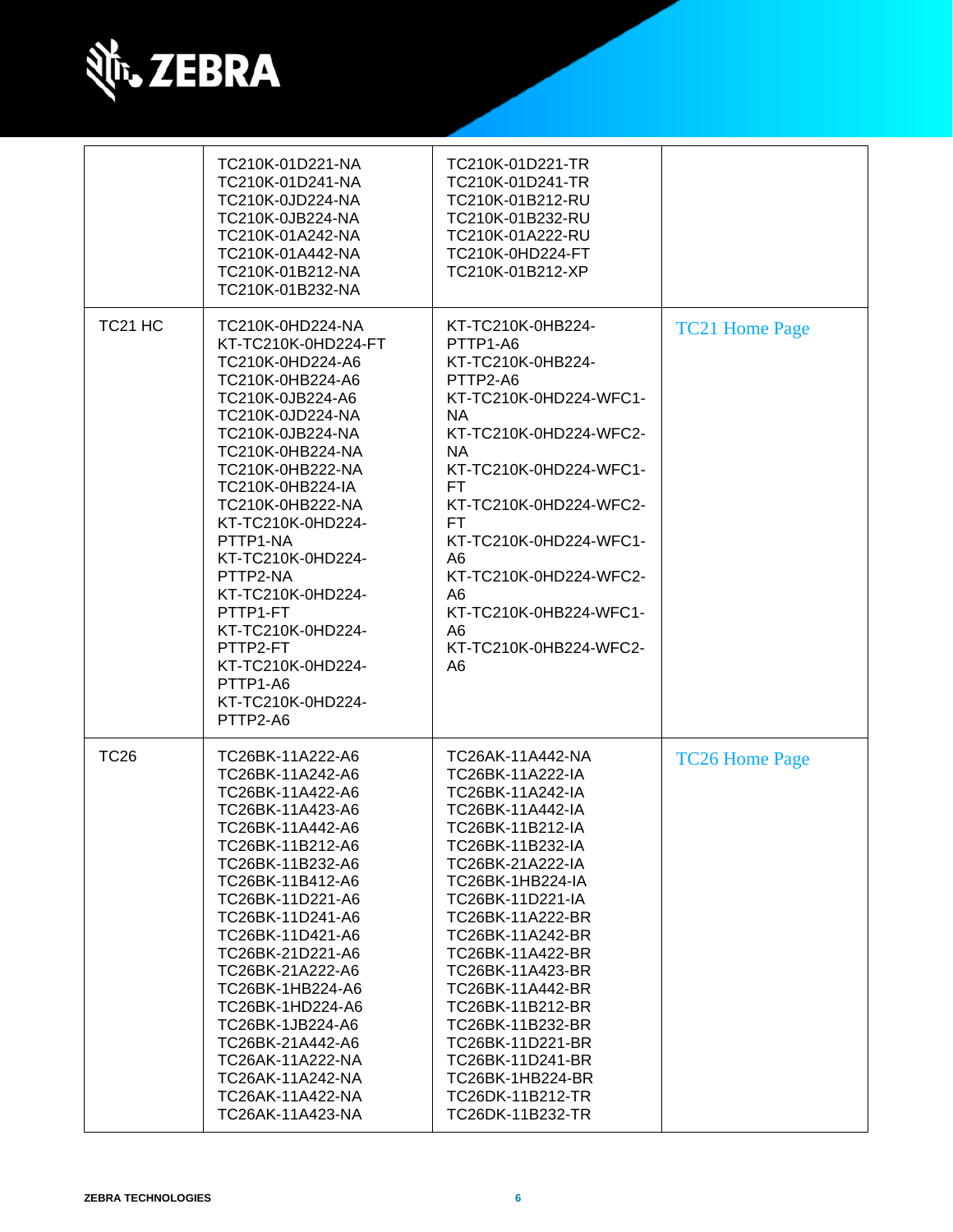

|                              | TC26AK-11B212-NA<br>TC26AK-11B232-NA<br>TC26AK-11D221-NA<br>TC26AK-11D241-NA<br>TC26AK-1HB222-NA<br>TC26AK-1HB224-NA<br>TC26AK-1HD224-NA<br>TC26AK-1JD224-NA<br>TC26AK-21A222-NA<br>TC26AK-1JB224-NA                                                                                                                                                                                                                 | TC26BK-11B212-TR<br>TC26BK-11B232-TR<br>TC26BK-11B212-RU<br>TC26BK-11A222-RU<br>TC26BK-11B232-RU<br>TC26BK-11A422-RU<br>TC26BK-11B212-ID<br>TC26BK-11A222-ID<br>TC26BK-11B212-XP<br>TC26AK-1HD224-FT                                                                                                                                                                        |                         |
|------------------------------|----------------------------------------------------------------------------------------------------------------------------------------------------------------------------------------------------------------------------------------------------------------------------------------------------------------------------------------------------------------------------------------------------------------------|-----------------------------------------------------------------------------------------------------------------------------------------------------------------------------------------------------------------------------------------------------------------------------------------------------------------------------------------------------------------------------|-------------------------|
| TC <sub>26</sub> HC          | TC26BK-1HD224-A6<br>TC26BK-1HB224-A6<br>TC26BK-1HB224-BR<br>TC26AK-1HD222-NA<br>TC26BK-1HB224-IA<br>TC26AK-1JB224-NA<br>TC26BK-1JB224-A6<br>TC26AK-1HD224-NA<br>TC26AK-1HB224-NA<br>KT-TC26AK-1HD224-FT<br>TC26AK-1HB222-NA<br>TC26AK-1JD224-NA<br>KT-TC26BK-1HD224-<br>PTTP1-A6<br>KT-TC26BK-1HD224-<br>PTTP2-A6<br>KT-TC26BK-1HB224-<br>PTTP1-A6<br>KT-TC26BK-1HB224-<br>PTTP2-A6<br>KT-TC26AK-1HD224-<br>PTTP1-NA | KT-TC26AK-1HD224-<br>PTTP2-NA<br>KT-TC26AK-1HD224-<br>PTTP1-FT<br>KT-TC26AK-1HD224-<br>PTTP2-FT<br>KT-TC26AK-1HD224-<br>WFC1-NA<br>KT-TC26AK-1HD224-<br>WFC2-NA<br>KT-TC26AK-1HD224-<br>WFC1-FT<br>KT-TC26AK-1HD224-<br>WFC2-FT<br>KT-TC26BK-1HD224-<br>WFC1-A6<br>KT-TC26BK-1HD224-<br>WFC2-A6<br>KT-TC26BK-1HB224-WFC1-<br>A6<br>KT-TC26BK-1HB224-WFC2-<br>A <sub>6</sub> | <b>TC26 Home Page</b>   |
| <b>TC77</b>                  | TC77HL-5ME24BG-A6<br>TC77HL-5ME24BD-IA<br>TC77HL-5ME24BG-FT<br>(FIPS_SKU)<br>TC77HL-7MJ24BG-A6<br>TC77HL-5ME24BD-ID<br>TC77HL-5ME24BG-EA<br>TC77HL-5ME24BG-NA                                                                                                                                                                                                                                                        | TC77HL-5MG24BG-EA<br>TC77HL-6ME34BG-A6<br>TC77HL-5ME24BD-BR<br>TC77HL-5MJ24BG-A6<br>TC77HL-5ME24BG-RU<br>TC77HL-5MJ24BG-NA<br>TC77HL-7MJ24BG-NA                                                                                                                                                                                                                             | <b>TC77 Home Page</b>   |
| $TC77 -$<br>AR1337<br>Camera | TC77HL-5MK24BG-A6<br>TC77HL-5MK24BG-NA                                                                                                                                                                                                                                                                                                                                                                               | TC77HL-5ML24BG-A6<br>TC77HL-5ML24BG-NA                                                                                                                                                                                                                                                                                                                                      | <b>TC77 Home Page</b>   |
| <b>TC8300</b>                | TC83B0-x005A510NA<br>TC83B0-x005A61CNA<br>TC83BH-x205A710NA<br>TC83B0-x005A510RW<br>TC83B0-x005A61CRW<br>TC83BH-x205A710RW<br>TC83B0-x005A510IN                                                                                                                                                                                                                                                                      | TC83BH-x206A710RW<br>TC83B0-4005A610NA<br>TC83B0-4005A610RW<br>TC83B0-4005A610IN<br>TC83B0-5005A610NA<br>TC83B0-5005A610RW<br>TC83B0-5005A610IN                                                                                                                                                                                                                             | <b>TC8300 Home Page</b> |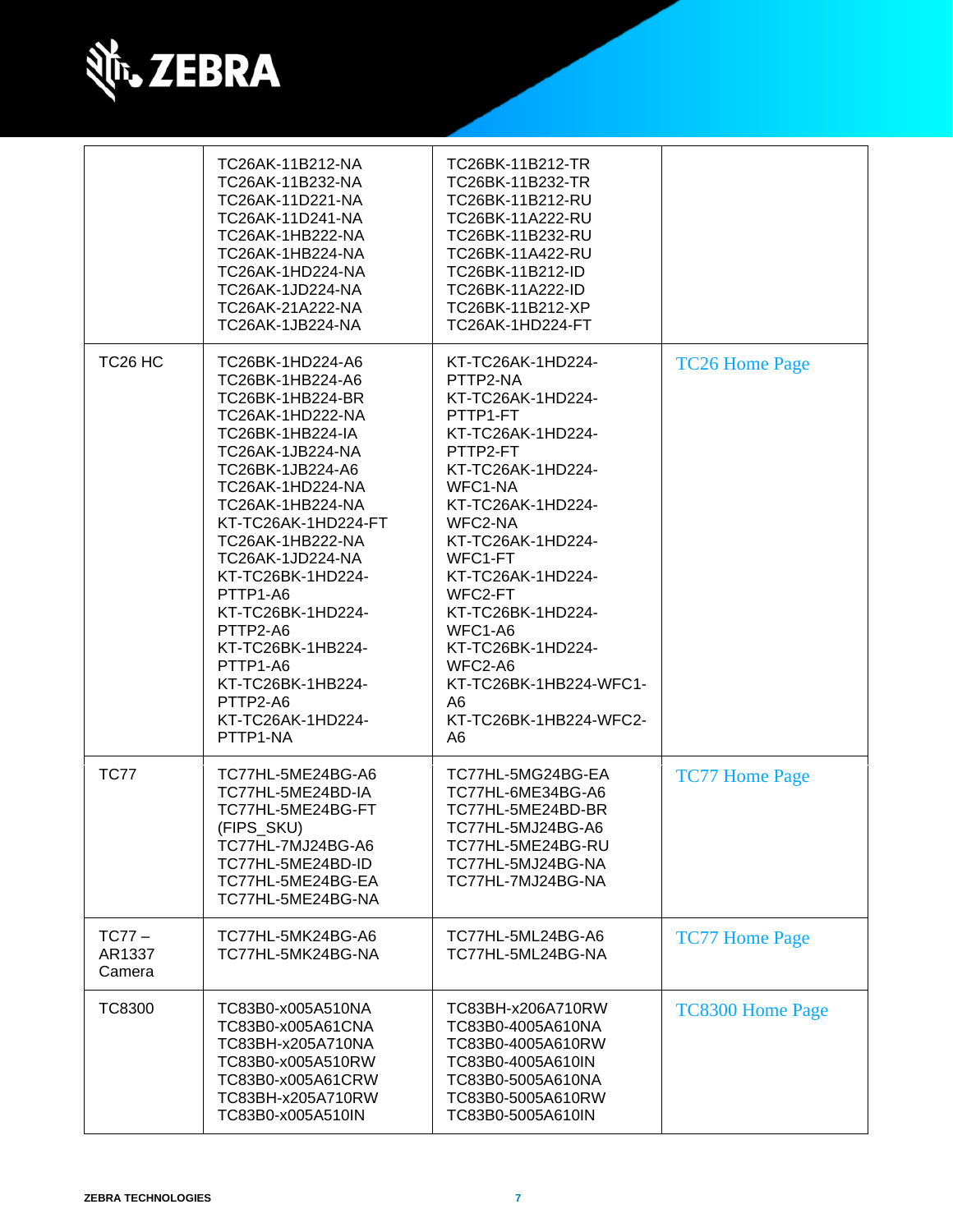

|            | TC83B0-x005A61CIN<br>TC83BH-x205A710IN<br>TC83BH-x206A710NA<br>Note: 'x' Stands for wild card<br>for different configurations | TC83B0-x005A510TA<br>TC83BH-x205A710TA                                                                         |                  |
|------------|-------------------------------------------------------------------------------------------------------------------------------|----------------------------------------------------------------------------------------------------------------|------------------|
| VC8300 8"  | VC83-08FOCABAABA-I<br>VC83-08FOCQBAABA-I<br>VC83-08FOCQBAABANA<br>VC83-08SOCABAABA-I                                          | VC83-08SOCQBAABA-I<br>VC83-08SOCQBAABANA<br>VC83-08SOCQBAABAIN                                                 | VC8300 Home Page |
| VC8300 10" | VC83-10SSCNBAABANA<br>VC83-10SSCNBAABA-I                                                                                      | VC83-10SSCNBAABARU<br>VC83-10SSCNBAABATR                                                                       | VC8300 Home Page |
| WT6300     | WT63B0-TS0QNERW<br>WT63B0-TS0QNENA<br>WT63B0-TS0QNE01<br>WT63B0-TX0ONERW<br>WT63B0-TX0QNENA<br>WT63B0-TS0ONETR                | WT63B0-TS0QNERU<br>WT63B0-TX0QNERU<br>WT63B0-KS0QNERW<br>WT63B0-KS0ONENA<br>WT63B0-KX0QNERW<br>WT63B0-KX0ONENA | WT6300 Home Page |

### **Component Versions**

| <b>Component / Description</b>    | <b>Version</b>           |
|-----------------------------------|--------------------------|
| Linux Kernel                      | 4.19.157-perf            |
| AnalyticsMgr                      | 10.0.0.1002              |
| <b>Android SDK Level</b>          | 30                       |
| Audio (Microphone and Speaker)    | 0.30.0.0                 |
| <b>Battery Manager</b>            | 1.2.9                    |
| <b>Bluetooth Pairing Utility</b>  | 3.24                     |
| Camera                            | 2.0.002                  |
| DataWedge                         | 11.1.100                 |
| <b>EMDK</b>                       | 11.0.118.4018            |
| <b>Files</b>                      | r_aml_301501600          |
| License Manager and License agent | 6.0.8 and 6.0.23.5.0.1   |
| <b>MXMF</b>                       | 11.1.0.22                |
| <b>NFC</b>                        | NFC_NCIHALx_AR18C0.b.1.0 |